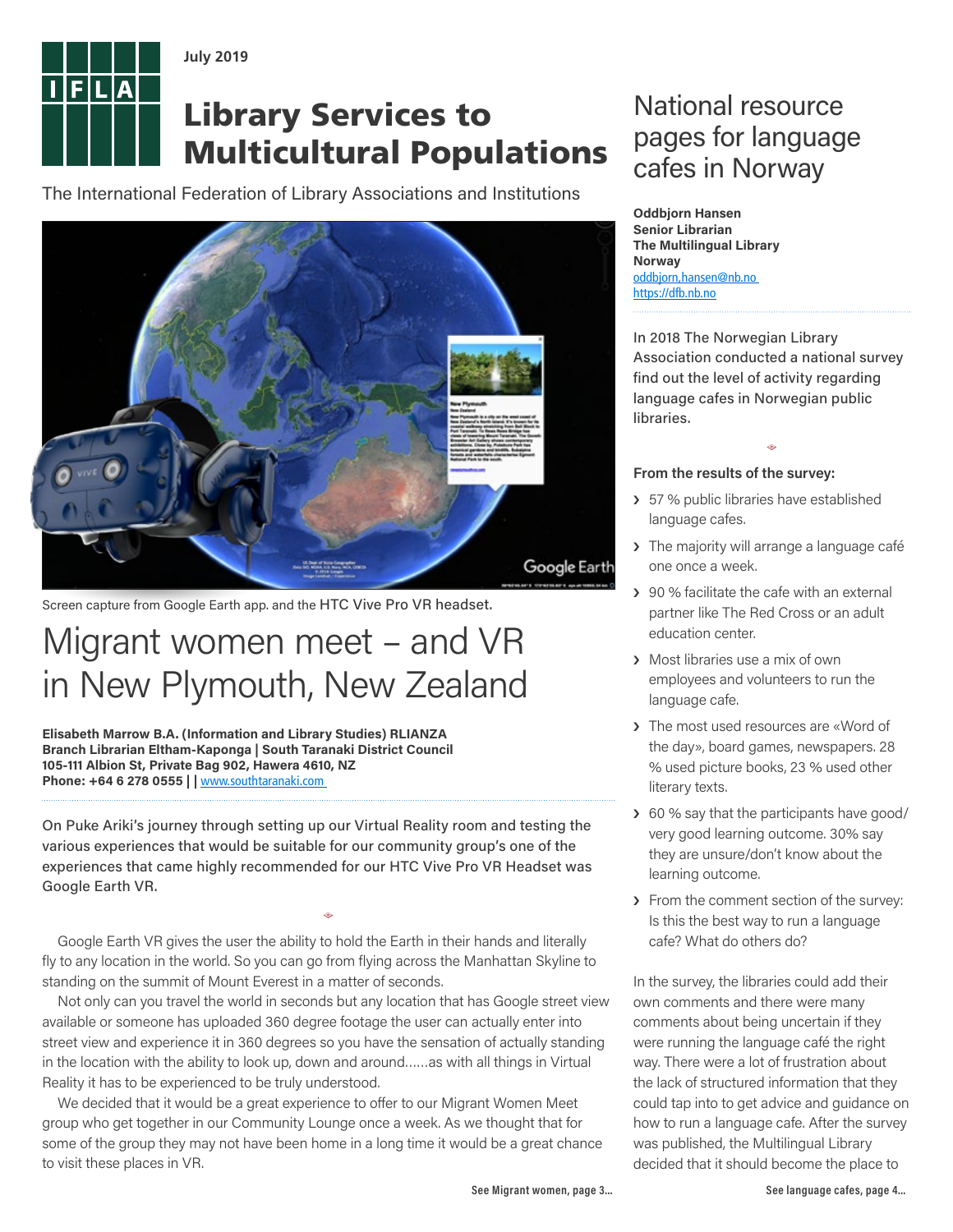

# Message from the Chair

### **Adjoa Boateng**

## Dear Colleagues,

Once again I would like to start my column with a warm greeting to each and every one of you. Since my last column the process of nominations for the Standing Committee has been completed. We have six new colleagues starting their first terms at Athens during WLIC 2019. Three colleagues will continue beginning a second term. Also as of the current time of writing we have four new corresponding members. You can read about our new and returning colleagues in the Newsletter and/or view their introductions which will be given during the business meetings in Athens.

At Athens we will be saying thank you and bidding farewell to four colleagues. Mary Grace Flaherty (USA), Kenji Murakami (Japan), Gulnara Baitakova (Russian Federation) and our Secretary Mathilde Servet (France). Mathilde's departure means that we will be holding elections for a new Secretary during our first business meeting in Athens. Details for this process will be sent to the Standing Committee. I would like to especially express my gratitude to Mathilde. The past years officers have required a lot of personal time and commitment her support has been invaluable.

A final update on nominations for 2019 is that I have been nominated as Chair for Division III (https://www.ifla.org/libraryservices ). This new position will mean that I will be a member of the IFLA Governing Board 2019 – 2021.

## **WLIC 2019 Athens**

The Theme of our session is; **'Multi-culturalism in libraries now, 2018 - 2022' - Recognising good practices Award Session 260, Room: Trianti, Thurs 29th Aug 2019, 10:45 – 12:45**

## **The plan for the session is as follows:**

- > Presentation of the Section (with a talk & slides)
- › Four 15 mins Presentations of Papers from each of the speakers on the work for which they have been nominated.
- › 20 minutes Question and Answers panel
- › Presentation of Award
- > 20 minutes Refreshments and networking

### **The presentations and speakers are**

- › World Library A Nordic project on digital materials for linguistic minorities by Marit Vestlie, (Oslo, Norway)
- › Multiple Dimensions of Library Services for Multicultural Populations in West Bengal by Dr Ratna Bandyopadhyay and Anita Basak, (Kolkata, India)
- › Project Libero: Libraries as Intercultural Learning Spaces: Setting up an e-Learning Platform for Minor Refugees in Public Libraries by Ursula Liebmann (Vienna, Austria)
- › ECHO Mobile Library: A grassroots library servicing nine refugee and migrant communities in and around the Athens area by Keira Dignan and Rebecka Wolfe, (Athens, Greece)

**Business Meeting I:** Room: HAEF 103, Sat 24th Aug 2019, 13:30 – 15:30 Session 020: SC I - Library Services to Multicultural Populations

### **Business Meeting II:** Business Meeting Room 5 Wed 28th Aug 2019, 13:30 – 16:00

Session 232: SC II - Library Services to Multicultural Populations

## **IFLA Strategic global vision**

In June 2019, our Section co-info coordinator Leslie Kuo and I attended an IFLA Strategy Workshop at the Hague. A new description of what it means to be a dynamic unit and a revised Action Planning template were introduced. IFLAHQ have provided timelines with an implantation end date just after the business meetings in Athens (August 2019). IFLAHQ are also proposing changes to the structure and organisation of the Sections and standing committees which will be implemented in 2021. I strongly recommend reading more about the organisational governance of IFLA. Some information may be found here online via the following link - https://www.ifla.org/ officers-corner.

As always, I would like to end my column by wishing all members, friends and associates of Section 32: Library Services to Multicultural Populations, the very best for the remainder of 2019. I also hope that as many of you as possible will be able to join us in person or remotely at Athens and our next Mid-year meeting which will be in March 2020.

Best wishes Adjoa K. Boateng Chair: Section 32 Library Services to Multicultural Populations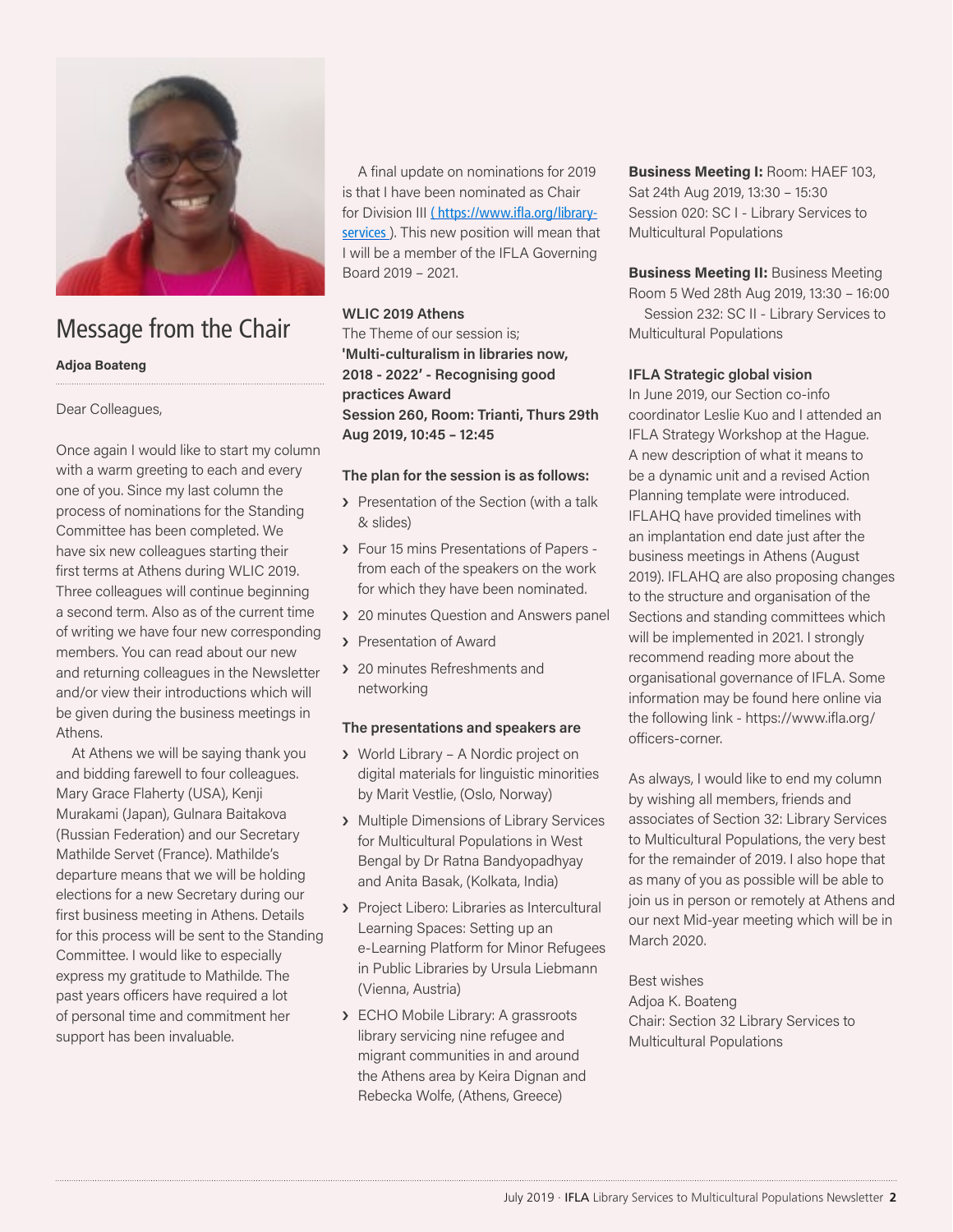# Migrant women

### **Continued from page 1…**

One of our Senior Librarians contacted the group and explained what we could offer and asked those that would be interested to send us address details for the different locations that they would like to see in VR. I collected these and preloaded them into the software the runs the experience and set up a large screen

# Language cafes

#### **Continued from page 1…**

collect and present the work being done all over the country, for inspiration and advice to others.

The resource pages that we host are a joint effort between The Multilingual Library, a multicultural ask group from The Library Association and the NGO "Books for Everyone".

The resource pages are in Norwegian and can be found here: [https://dfb.nb.no/vare](https://dfb.nb.no/vare-tilbud/sprakkafe)[tilbud/sprakkafe](https://dfb.nb.no/vare-tilbud/sprakkafe)

Here you will find practical tips on how to start a language café, descriptions of different types of language cafes that you can try out; conversations based on literature, workshop-based cafes, thematically based conversations, and how to use board games in a language café setting. We also write about how to be a facilitator at a language café and how to recruit and work with volunteers. The feedback from the libraries has been great. They tell us that we have provided them with precisely the kind of content they asked for in the survey and inspiration to try new ways to run their language café. We will continue to develop the pages in the coming years with the help of our collaborators.

We have collected brochures and info materials about language cafes here, a few are in English:

[https://dfb.nb.no/vare-tilbud/sprakkafe/](https://dfb.nb.no/vare-tilbud/sprakkafe/brosjyrer-og-informasjonsmateriell) [brosjyrer-og-informasjonsmateriell](https://dfb.nb.no/vare-tilbud/sprakkafe/brosjyrer-og-informasjonsmateriell)

TV in the Community Lounge so that while the person was in the VR experience the rest of the group were able to come along for the ride as they went to each destination.

We went to Torres Del Paine National park in Chile where one of the women had grown up and would take people on guided tours in the National Park visiting the many glaciers, visited the Orkney Isles in Scotland and the Old Man of Hoy, stood on the summit of Mount Taranaki, walked

round the US Naval Academy Maryland USA and visited the Almunecar in Spain.

The reactions of the individuals to the experience in VR was great but in some ways it was the reaction from the group watching in the Community Lounge that was really interesting. Through the VR experience it was a powerful way for them to show the other people in the group where they grew had grown up or locations that they had a very special connection with in a whole different way.

# News from San José State University, School of Information

Dr. Michele A.L. Villagran, Assistant Professor, School of Information at San José State University received the 2019 AALL Academic Law Libraries SIS Research & Scholarship Grant for her proposed project: *Examination of Cultural Intelligence within Academic Law Librarians*.

Dr. Villagran will examine the overall level of and any variations among the four dimensions of cultural intelligence of participating academic law librarians, the viewpoints academic law librarians have about the value and importance of cultural intelligence within their organizations, and how academic law librarians can best serve the information needs of their patrons through use of cultural intelligence.

 $\Leftrightarrow$ 

Dr. Villagran and her team (Shamika Dalton (editor & co-author), Dr. Yvonne Chandler, Vicente Garces, Dennis Kim-Prieto, and Carol Avery Nicholson) are are among the recipients of the [Joseph L. Andrews Legal Literature Award](https://www.aallnet.org/community/recognition/awards-program/joseph-l-andrews-legal-literature-award/) for their publication, *[Celebrating Diversity: A Legacy of Minority Leadership in theAmerican](https://www.wshein.com/blog/2018/09/20/celebrating-diversity-a-legacy-of-minority-leadership-in-the-american-association-of-law-libraries-second-edition/)  [Association of Law](https://www.wshein.com/blog/2018/09/20/celebrating-diversity-a-legacy-of-minority-leadership-in-the-american-association-of-law-libraries-second-edition/) Libraries*, Getzville, New York : William S. Hein & Co., Inc., 2nd ed., 2018. The book explores the history of ethnic diversity within AALL and the critical role of minority law librarians in organizations and democratic society. New and future leaders in AALL are profiled, including Dr. Villagran who is featured in the section on "Leaders of Today".

Dr. Michele A. L. Villagran Assistant Professor, School of Information San José State University <http://ischool.sjsu.edu> [michele.villagran@sjsu.edu](mailto:michele.villagran@sjsu.edu) 626-703-1903

 $11466661^{6}$  $324737190902$ فحديب 10611738107 13314159265  $-11$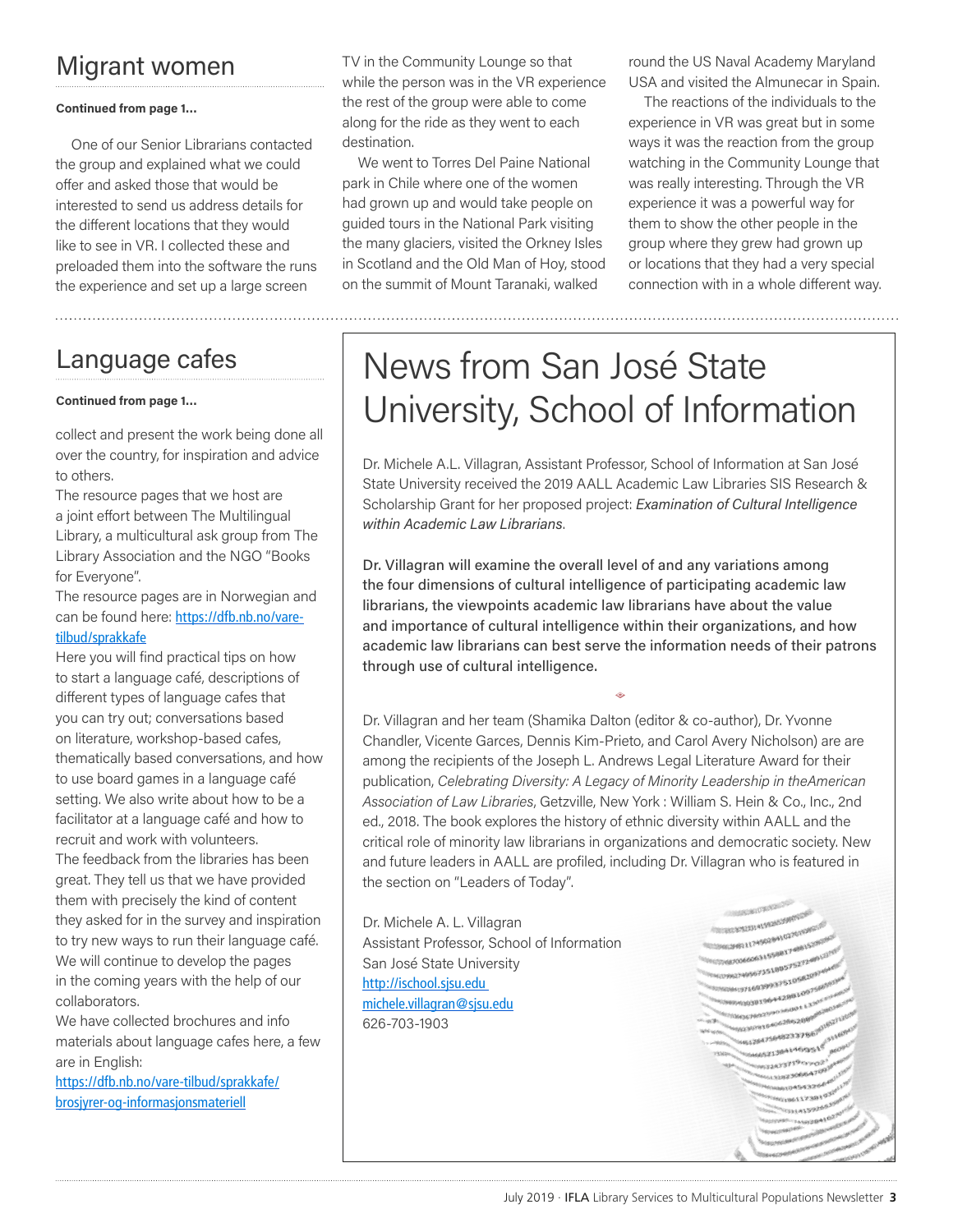

# Language diversity at University Library

#### **Elena Tsukanova**

**Head of International Resource Center, Research Library of Tomsk State University** tsukanova@lib.tsu.ru

Nowadays the knowledge of foreign languages is a necessary requirement for people who travel often, for professionals who want to make their professional career, who often communicate with foreign partners, often have to go abroad to present research results at conferences and so on.

Unfortunately not all people have enough time to take private classes to increase their level of the foreign language proficiency or to speak with people any foreign language while living in Russia.

 $\Leftrightarrow$ 

The main purpose of any language existence is people communication.

Is it possible to create a natural environment for foreign language communication in the country where the foreign language is not the native for people living there? Can we create the atmosphere where people can freely talk and discuss the issues they like, play games, share their life experience and culture differences in a foreign language like as if they were in an English speaking country? The answer is, definitely-YES, it is possible!

The Research Library of Tomsk State University suggests such a communication possibility for all residents of Tomsk within the project of English speaking club which currently runs twice a week (Speaking Tuesdays and Speaking Fridays) in the TSU Research Library – English Reading Room, International Resource Center.

Now it's an opportunity for all people to come together in a relaxed, friendly setting and talk informally about topics of interest in a common language.

At the beginning the English Speaking Club-project was arranged in collaboration with the International Division of Tomsk State University which aimed to give the possibility for foreign language practice to Master's and PhD students, faculty and staff of the University, but the Club gained such popularity that it was decided to run the speaking clubs in the library also on Fridays and make it open for all Tomsk citizens. Native speakers, either from Britain or America, who work at the University or are within any educational programme usually help running the club, clearing up any language matters.

Tomsk, a Russian provincial city that attracts scientists and gifted people

from around the world, is considered the students' city as every eighth resident of Tomsk is a student who studies in of the six universities that we have in Tomsk. Students come to Tomsk from the whole world and our English speaking clubs are not an exception! Lots of international students come to the clubs and share their culture and experience to all.

The English speaking club being so popular among people (at the maximum we had 70 attendees at the club, where 30-40 attendees we usually have) we've decided to run also German and French speaking clubs, also with German and French students volunteers.

This year we also invited foreign students to attend 'Russian for fun' club which is supported and run by volunteer students from the Russian studies department from the University.

 The International Resource Center of TSU Research library has become a unique place for communication, for language practice, for meeting new people from the whole world, for making friends thus breaking all the barriers of being afraid to speak any foreign language and creating the possibility to see how diverse our word is.

#### 19 June 2019

[https://vk.com/irc\\_libtsu](https://vk.com/irc_libtsu) <https://www.facebook.com/libtsu/> <http://www.lib.tsu.ru/en/english-for-everyone>

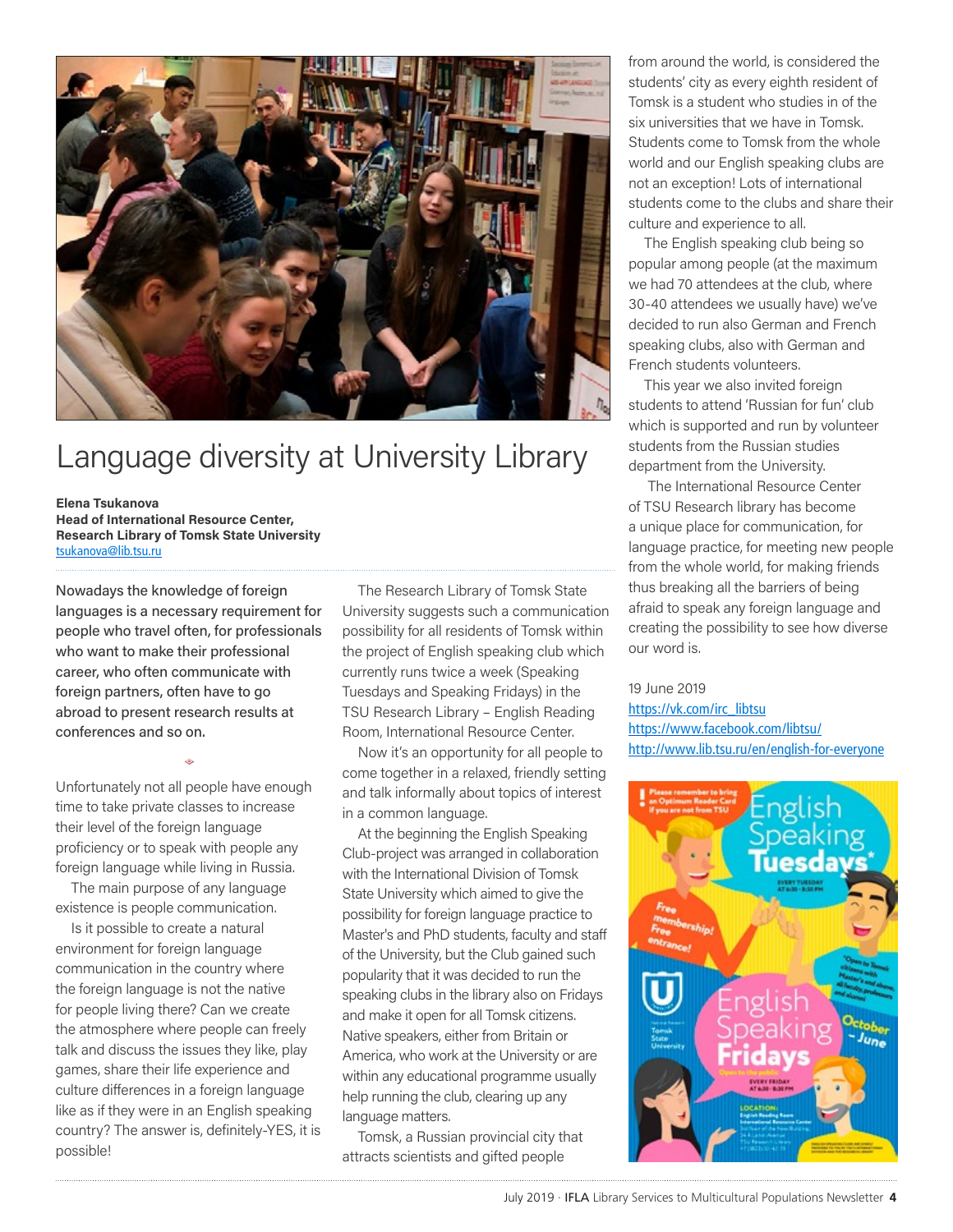

# A report of the International Book Fair, Guadalajara 2018

**Anne C. Barnhart (she/her) Associate Professor & Head of Instructional Services Ingram Library**

**University of West Georgia 1601 Maple Street, Carrollton, GA 30118 p: 678-839-6364** [barnhart@westga.edu](mailto:barnhart@westga.edu)

This past November I attended the 32nd annual international book fair in Guadalajara, Mexico known as the FIL (Feria Internacional del Libro). The Guadalajara FIL is not the oldest book fair in Latin America but it has grown to be the largest spanning nine days with over 2,000 exhibitors representing 47 countries. Over the past two years I have seen an increase in materials about immigration, refugees, and diversity. This year there was also an increase in material about privacy and transparency. I was especially interested to see the amount of material produced for children.

=

The Mexican National Commission on Human Rights (CNDH, Consejo Nacional de los Derechos Humanos) offered materials focusing on human rights for migrants, specifically children migrants. One was a trifold pamphlet created for undocumented immigrants in Mexico clarifying that "All people who are in Mexican territory, regardless of what country they are from or whether they have their migratory documentation in order, are guaranteed human rights by the Mexican Constitution." The handout is a guide to help migrants understand their rights and what to do if they are violated. This document and a companion pamphlet were entirely in Spanish except the line "You have a right to a translator" which was in Spanish, English, German, French, Chinese, and Russian. I found this selection of languages to be interesting considering that the only countries for which embassy or consulate contact information was provided were El Salvador, Guatemala, Honduras, Nicaragua and Ecuador. I could understand having Central American nations represented on that list; I was surprised to see Ecuador but not Costa Rica, Panama, Colombia, or Venezuela.

The CNDH also had interesting items about and for children. They had a memory card game about the rights of children and adolescents. They also had a version of the popular Mexican game "lotería". Lotería ("lottery" in English) is a game of chance similar to bingo in which participants get a card that has a grid on it and each grid is assigned an image (in bingo each grid is a letter and a number). Cards are randomly drawn from a deck and when all of the cards represented on your grid are pulled, you yell "lotería" and you win that round. Traditional lotería cards are iconic designs and many artists have reinterpreted them. The CNDH produced "Lotería: los derechos humanos de las niñas, niños, y adolscentes en la migración" ("Lottery: human rights of children and adolescents in migration"). I found it sadly ironic that human rights for migrant children was framed as a game of chance.

The CNDH also had an attractive children's book celebrating the United Nations' Universal Children's Day. They also had a copublication produced with the United Nations called *Paseo por el limbo* that had intimate black-and-white photographs of people living in a residential facility in Mexico City for people with mental illness.

Due to the presidential election held in Mexico July 1, 2018 I was not surprised to see that participatory democracy and voter rights were common themes. The Tribunal Electoral del Poder Judicial de la Federación (Electoral tribunal) offered a free guide to defending the voting rights of indigenous populations. The same booth had a children's book called *Explorando la democracía (Exploring democracy).* 

The Instituto Nacional Electoral (National Electoral Institute) also had some publications about participating in democracy. One publication was a workbook to help children learn how to have a voice in their schools and communities. The publication offered tips for getting involved and expressing needs and concerns. There was even a section about finding and evaluating information. The other had a slightly older audience (adolescents) and included advice on how to communicate one's needs with one's family and how to help the family see that one's ideas evolve as one gets older. It was great to see how these books could help empower young people on the local level to prepare them for action in larger arenas later in life.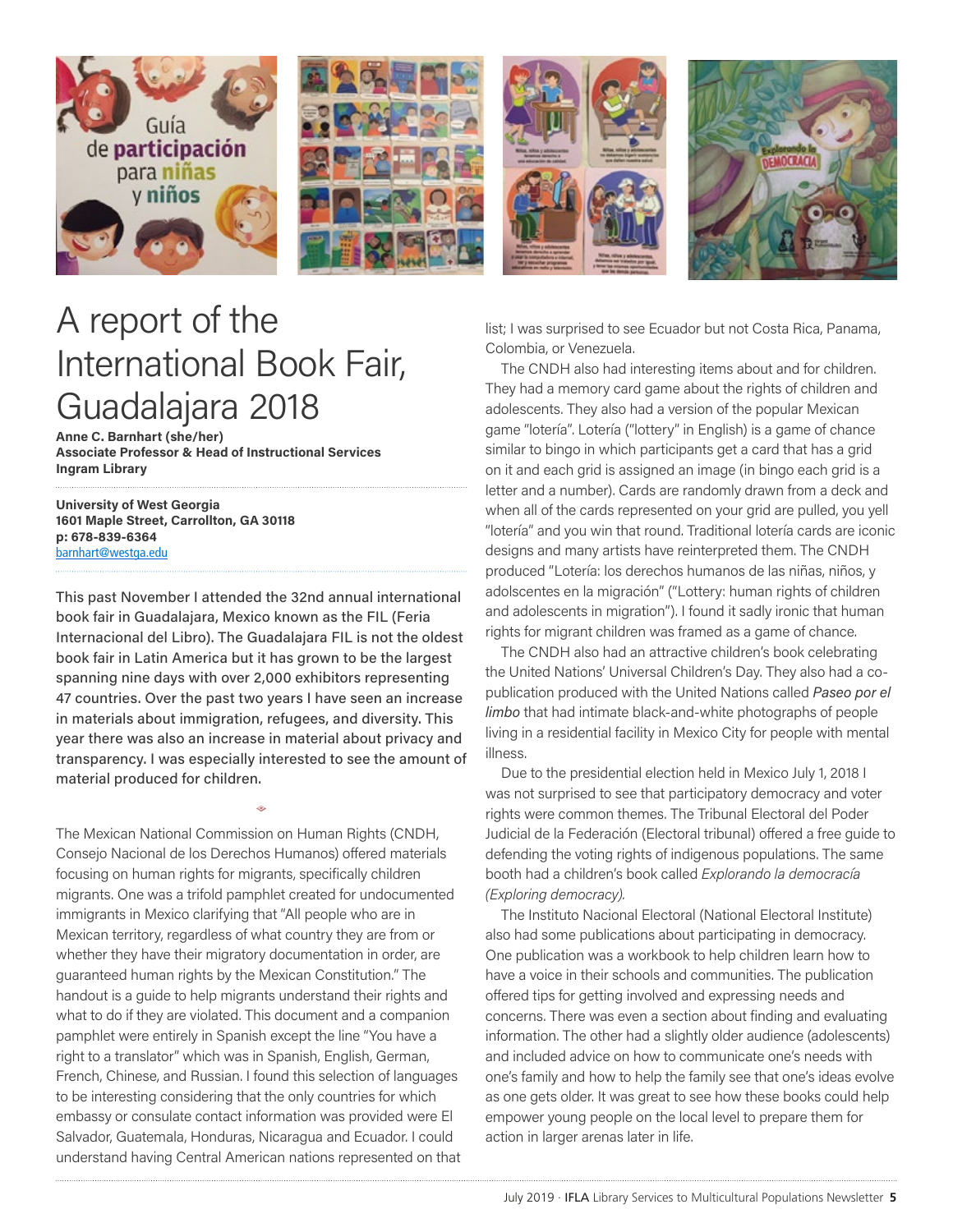# WELCOME TO OUR NEW MEMBERS



I am **Anita Basak**, having Ph. D in library and Information Science. Now working at Govt. College of Engineering & Leather Technology, a

Government Research Institution on Leather Science (especially) and Information Technology in West Bengal, INDIA. I am the senior Librarian working for last 20 years. Though I have to cater information to the users of leather science and Information technology, much of leather researchers of India as well as from abroad come and use our library for their research work.

I have a keen interest in serving as well as surveying multicultural libraries in the form of public libraries in West Bengal and of course in INDIA. Many work has surveyed and prepared in the remote areas of different districts of West Bengal , like Birbhum, Sunderbans, South and North 24-Parganas etc. I am involved with many libraries to have a great idea about making non-users to users through different modes, especially mobile libraries, different activities within the libraries. our main motto - to enrich and enhance the reading habits of the people through library services. Even I have a keen interest to be involved in such work in other developing countries also.

Kia Ora from New Zealand. My name is **Sabine Weber-Beard** and I work for the Far North District libraries as Systems and Senior Librarian. I myself was not born in New Zealand and using the library and also then working for libraries has changed my life. New Zealand is a unique country and people from all over the world settle here so we need to be aware and be prepared to make everyone feel welcome and comfortable using our libraries. I have been working for our libraries officially since 2001 and love what I do. So, I hope by being a part of this international standing committee I can start effective communications to build relationships that lead to effective interaction.



# Puanga – also known as Matariki – is what we call the Maori New Year in Taranaki

**Elisabeth Marrow B.A. (Information and Library Studies) RLIANZA Branch Librarian Eltham-Kaponga | South Taranaki District Council 105-111 Albion St, Private Bag 902, Hawera 4610, NZ Phone: +64 6 278 0555 | |** [www.southtaranaki.com](http://www.southtaranaki.com/)

Puanga celebrates the rising of the constellation Matariki (known in Europe as the Pleiades) We celebrate by sharing kai – food, planting and spending time with family and friends.

In Eltham we hosted a special session at our local Kohanga Reo as well as holding events throughout the week in the library.

 $\Leftrightarrow$ 



**Catharina Boss** is a subject librarian at Bremen Public Library, where she is responsible for managing the international fiction

department that offers conventional and digital media for adult readers in 20 foreign languages. She holds a master's degree in Japanese and English studies as well as Library and Information Science. Before becoming a librarian Catharina spent three years as an information specialist at a German broadcast station. Catharina enjoys travelling. She is also a keen gamer, lover of rock music and addicted to binge-watching TV series from all over the world.



**Eléonore Clavreul** has been working in and around libraries for the last 20 years. After having worked in public libraries in Parisien

suburbs, she then worked for the French Ministry of Culture on subjects relative to the economy of books. She now heads the delegation of the international and national cooperation of the Public Information Library, in Paris.

**Continues…**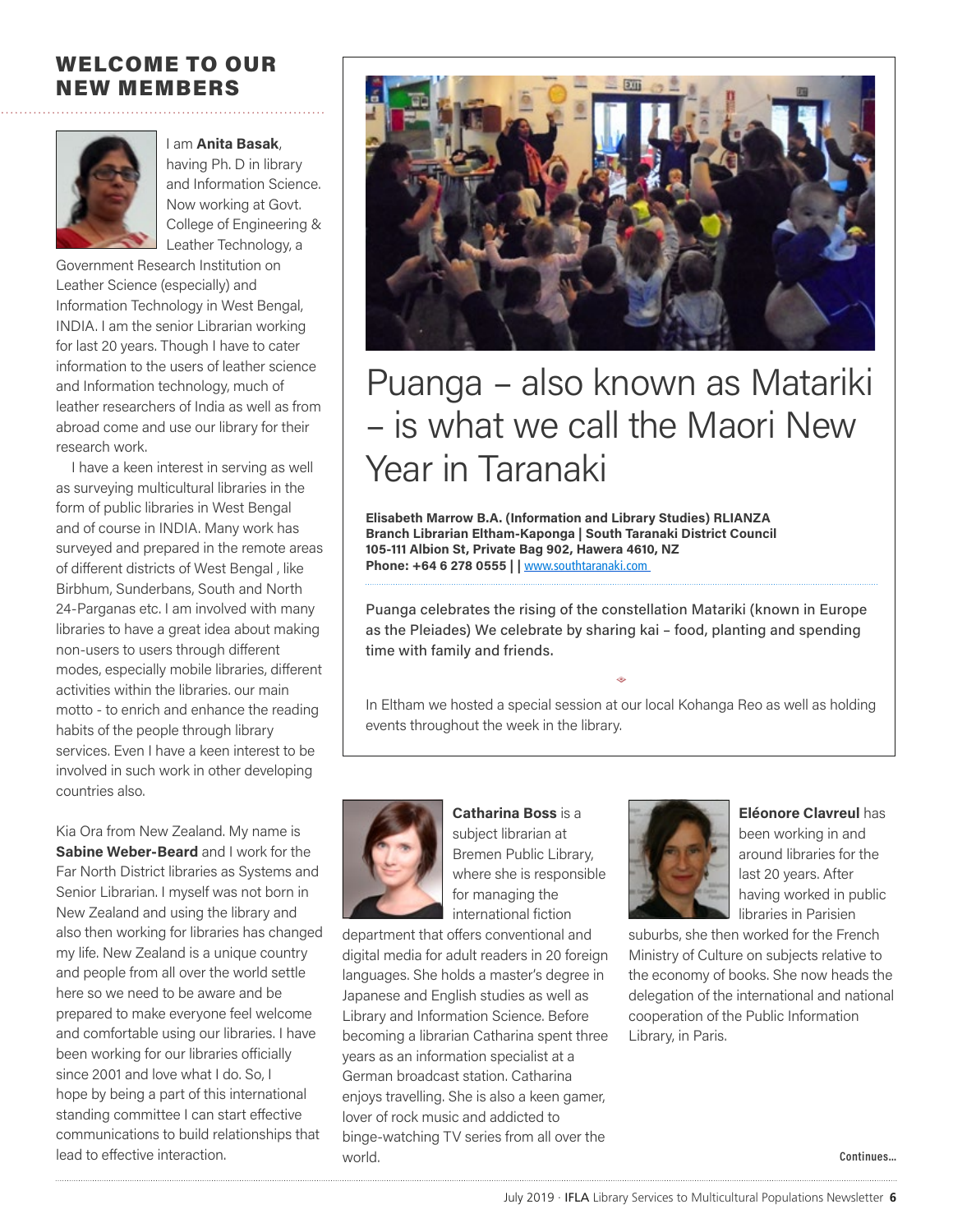

# Welcome new members

**Continued from page 6…**



**Andrew Finegan** has worked as a library and information professional for over ten years. He currently works in the Trove Outreach branch

of the National Library of Australia, and has an extensive range of experience delivering library services to diverse communities in public, school and research libraries. Furthermore, he has worked overseas in a number of information and knowledge management roles, most significantly at the UN Mission in Kosovo, working with local organisations in building intercultural community development programs. He is also currently a member of the IFLA New Professionals Special Interest Group (NPSIG). - photographer: Konrad Crnkovic



I am **Miyuki Hamaguchi**. I worked in a public library in the Dominican Republic 30 years ago. I was interested in multicultural

services through this my experience. I have worked at Japan Foundation Japanese-Language Institute, Kansai Library as supporting foreigners' studies for 17 years. I returned to my hometown Nagasaki 2 years ago and I'm teaching a librarian

course at Nagasaki Junshin Catholic University. I love cats and I look forward to seeing cats in different countries.



**Elisabeth Marrow** is currently the branch Librarian at Eltham and Kaponga Libraries in South Taranaki, New Zealand. I have worked

in both Public and School Libraries as well as beginning my working life in hospitality – which took me right across the globe. I am very excited to be a Corresponding member of the Libraries with Multi Cultural Populations – diversity in the library space and the library as the 3rd space of the community are areas close to my heart. Thank you for this opportunity – I hope to catch up with some of you in Athens, only a few short months away.



**Sebastian Tarazona** I currently work as Program Coordinator at the Department for Children, Adolescents and Young Adult section

at the Malmo City Library, Sweden. I am also involved in work with the aim of developing library outreach and services in target areas through new forms of cooperation between the library and civil

IFLA/UNESCO **Multicultural** Library Manifesto Toolkit Updates

The Japanese translation is now completed. You can find the published Japanese version online: [https://www.](https://www.ifla.org/node/8977) [ifla.org/node/8977](https://www.ifla.org/node/8977)[.](https://www.ifla.org/node/8977) It was translated by colleague Yasuko Hirata and coordinated by Standing Committee member Le Yang. This Section would like to thank both of them for the time and efforts in this project.

society. I have a background in the humanities and library sector.



**James Toner** is currently Head of Libraries at Doha British School in Qatar. In addition to this, he is also a Visiting Lecturer at University

College London Qatar, delivering their Services to Children and Schools module as part of the MA Library and Information Studies Programme. Prior to moving to the Middle East, he has held a number of teaching and support positions within education and has been involved in information and library services development, most notably within higher education within the UK. As an active researcher, James's main interests are predominantly rooted in library strategy and policy, information/ knowledge exchange and application (particularly within culturally diverse environments), as well as leadership strategies, organisational learning and culture. Having written for publication and presented at national and international conferences, he is currently investigating what factors (if any) influence knowledge sharing behaviour on collaborative, crosscultural charity projects.